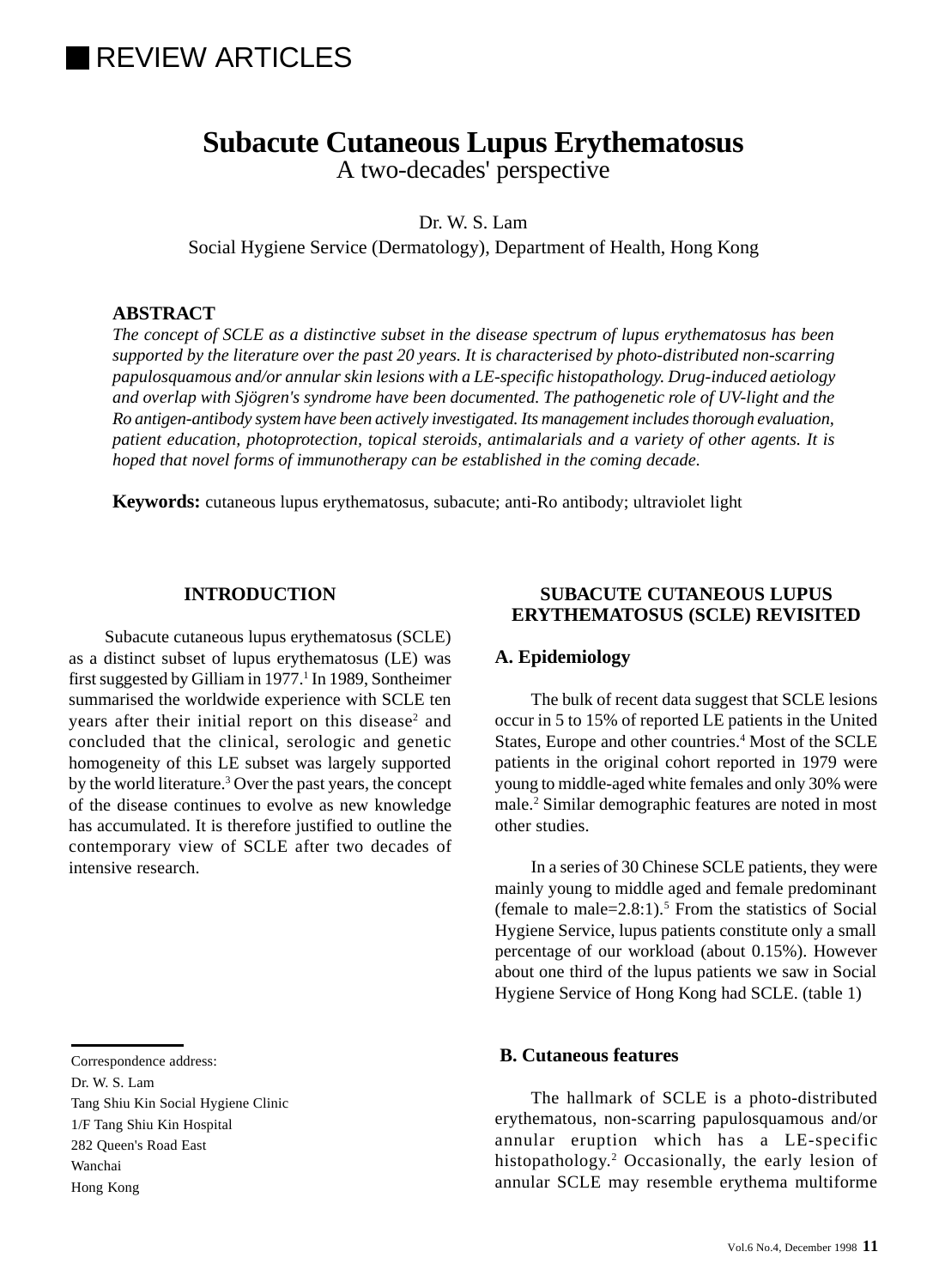| Year         | Number of<br>patients with<br><b>Discoid LE</b> | <b>Number of SLE</b><br>patients with<br>with cutaneous<br>components | Number of<br>patients with<br><b>SCLE</b> | Number of<br>patients with<br>cutaneous lupus<br>(% of total new<br>patients seen) | <b>Total number</b><br>of new patients<br>seen per year |
|--------------|-------------------------------------------------|-----------------------------------------------------------------------|-------------------------------------------|------------------------------------------------------------------------------------|---------------------------------------------------------|
| 1991         | 11                                              | 9                                                                     | 3                                         | 23 (0.18%)                                                                         | 12 570                                                  |
| 1992         |                                                 | 9                                                                     |                                           | 17(0.13%)                                                                          | 13 310                                                  |
| 1993         | 4                                               | 10                                                                    | 6                                         | 20(0.15%)                                                                          | 12 756                                                  |
| 1994         | 14                                              | 14                                                                    | 5                                         | 33 (0.20%)                                                                         | 14 640                                                  |
| 1995         | 11                                              | 3                                                                     |                                           | $21(0.14\%)$                                                                       | 14 5 69                                                 |
| 1996         | 3                                               | 3                                                                     | 10                                        | $16(0.10\%)$                                                                       | 15 5 20                                                 |
| 1997         |                                                 | 0                                                                     | 11                                        | $16(0.11\%)$                                                                       | 14 811                                                  |
| <b>Total</b> | $\overline{53}$                                 | 48                                                                    | 45                                        | 146(0.15%)                                                                         | 98 176                                                  |

**Table 1. Number of newly diagnosed lupus patients in Dermatological Clinics of Social Hygiene Service, Hong Kong (1991 - 1997)**

(Rowell's syndrome). The face is often spared in SCLE. When facial involvement does occur, it is usually in the form of malar erythema.<sup>6</sup>

Other types of LE-specific and LE-non-specific skin lesions can also be seen in SCLE. In the original cohort 19% of the 27 SCLE patients also had typical discoid LE skin lesions.<sup>2</sup> In a subsequent study, 15% had discoid LE lesions and 15% had facial acute cutaneous LE lesions.<sup>6</sup> Photosensitivity was found in 52% of patients in the original cohort.<sup>2</sup> Subsequent studies have shown that 70-90% of patients with SCLE are photosensitive though the study by Shi et al (1987) reported that only 27% of their Chinese patients had photosensitivity.5

### **C. Systemic features**

The initial impression on the generally good prognosis in SCLE patients was supported by the majority of published data.<sup>3</sup> About half SCLE patients meet the American College of Rheumatology's revised criteria for the classification of SLE, but they often have a relatively mild disease course. Joint problem is the most common systemic feature present whereas significant renal or central nervous system disease is present in only about 10% of SCLE patients.3

However it must be emphasised that a few SCLE patients develop severe and sometimes fatal disease. A great challenge for the future will be to identify prognostic factors which can reliably predict the development of a severe systemic disease outcome in this LE subset.

## **D. Histopathology and immunopathology**

In SCLE, histopathologic findings may include hyperkeratosis, epidermal atrophy, colloid bodies, basal cell liquefactive degeneration, thickening of the basement membrane, dermal oedema and a superficial perivascular and peri-adnexal infiltrate composed primarily of lymphocytes. Increased amounts of dermal mucin may also be present.

Initial studies showed that a granular, band-like pattern of immunoglobulins and complement components deposits at the dermo-epidermal junction of lesional skin (the so-called 'lupus band') could be detected by direct immunofluorescence in 60% of SCLE patients,<sup>2</sup> compared to higher percentages for acute cutaneous LE and discoid LE lesions. Other studies have given similar or higher frequencies.3 Thus the presence of immunoreactants at the dermo-epidermal junctions help to support a diagnosis of SCLE but their absence does not exclude it. Furthermore such immune deposits are not specific for LE, as 20% of biopsy specimens from sun-exposed skin of normal young adults have shown positive immunofluorescence consistent with  $LE.<sup>7</sup>$ 

In addition, Nieboer et al (1988) reported a 'dustlike particle' pattern of inter- and intracellular IgG deposition scattered throughout the basal layer of the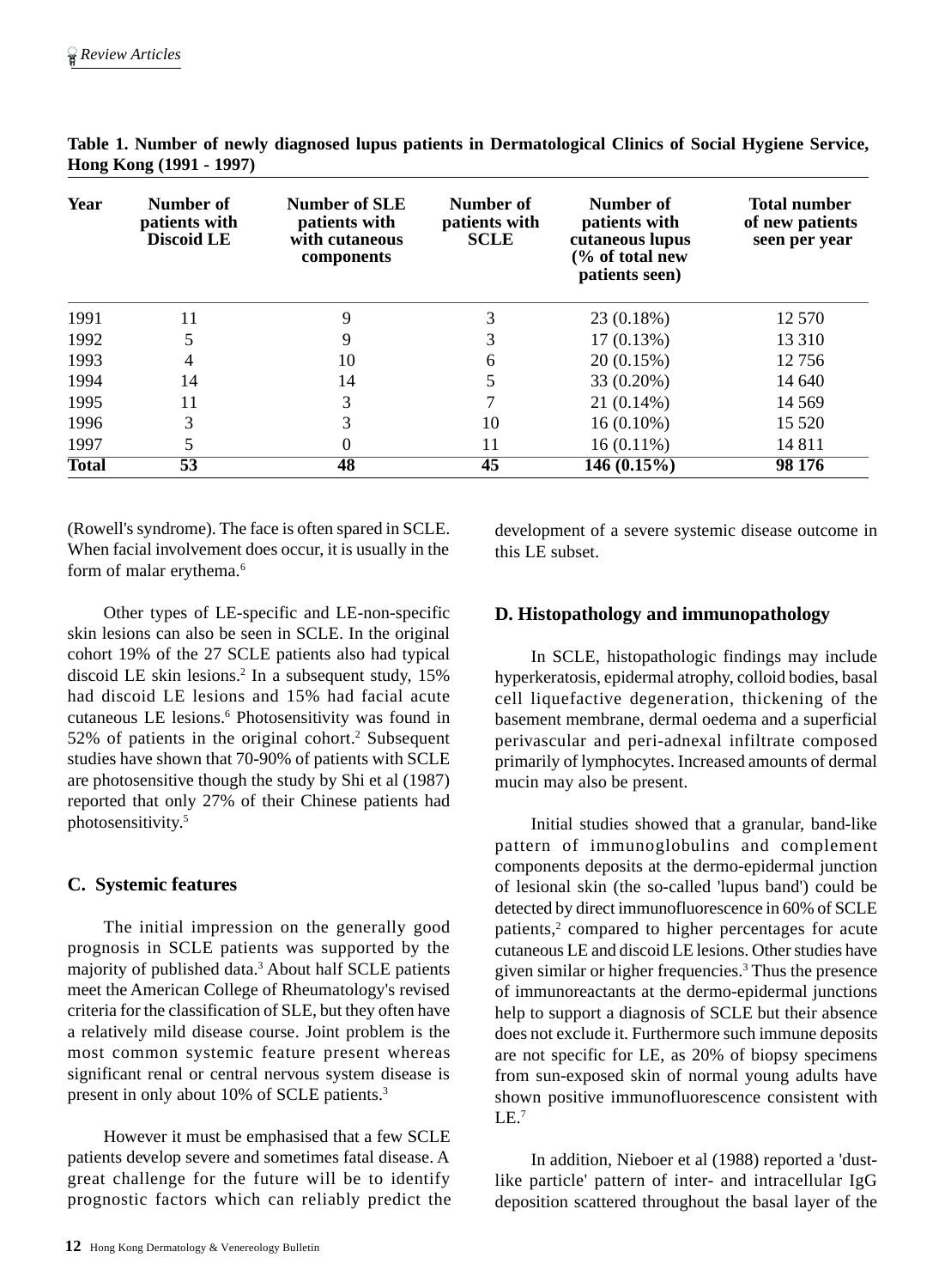epidermis and the subepidermal region in about 30% of SCLE lesional skin biopsies.<sup>8</sup> In a comparative study of 27 LE patients, such a particulate pattern was observed in all SCLE lesional specimens as well as in non-lesional sun-exposed and non-lesional unexposed skin.9 Similar particulate epidermal staining was found in human skin grafted onto immunosuppressed mice after intravenous infusion of anti-Ro-antibodycontaining human serum.<sup>10</sup> Such staining was not seen after infusion of normal serum, and could be blocked by removal of the anti-Ro antibodies. These suggest that the particulate epidermal deposition of IgG may indicate the binding of anti-Ro antibodies.

#### **E. Laboratory and serologic findings**

Antinuclear antibodies (ANAs) were found in the majority of SCLE series in which a human ANA substrate was used. Mouse or rat liver tissue sections were used as ANA substrate in those studies which had the lowest frequency of ANA positivity. These rodent tissue substrates are known to be relatively deficient in the Ro antigen.<sup>3</sup>

The majority of SCLE patients are reported to have anti-Ro antibodies in most published works. Double immunodiffusion is the method most often used. ELISA (enzyme-linked immunosorbent assay) technique is more sensitive and has been shown to give higher percentages of positivity for the same series of patients in several studies.11 Anti-La antibodies are also found in patients with SCLE though in a lower percentage.

Antibodies to double-stranded DNA are noted in about 10-25% and rheumatoid factor in approximately one-third of the patients.12

#### **F. Genetic associations**

Sontheimer and co-workers reported an increase in the human histocompatibility antigen (HLA) DR3 in their initial SCLE cohort.13 Subsequent studies by other groups have found that 50% or more of SCLE patients have the HLA-DR3 phenotype<sup>14</sup> whereas this phenotype is normally found in only 25% of the United States white population.4 HLA-DR2 is also associated with SCLE.11 Watson et al (1991) suggests that the HLA-DR associations of SCLE relates more to the anti-Ro antibody response in these patients rather than to the SCLE skin lesion, because they found that no HLA associations were noted upon removal of Ro-positive patients from previous studies.<sup>11</sup>

#### **G. Disease associations**

SCLE has been reported in association with rheumatoid arthritis<sup>12</sup> and Sjösyndrome. The relationship between SCLE and Sjögren's syndrome is of more prognostic significance. An entity of Sjögren's/ lupus erythematosus (SS/LE) overlap syndrome is recognised and these patients frequently have cutaneous findings similar to those seen in SCLE, though cutaneous vasculitis lesions are more common (in about one-thirds of cases in a series of 33 anti-Ro antibody positive SS/LE overlap patients). In addition, they have concomitant features of sicca complex and frequently demonstrate neuropsychiatric and pulmonary disease.15

#### **H. Drug-induced subacute cutaneous LE**

Reed and co-workers (1985) reported 5 patients who developed cutaneous lesions with the clinical and histologic characteristics of SCLE plus the presence of anti-Ro antibodies while taking hydrochlorothiazide.16 Recently, 9 patients on calcium channel blockers for hypertension were reported to develop a skin eruption consistent with SCLE.17 Discontinuation of the drug led to clearance in most patients. These reports emphasise the need for a thorough drug history in the evaluation of patients with SCLE.

#### **PATHOGENESIS OF SCLE - THE ROLE OF RO/ANTI-RO SYSTEM**

The pathogenesis of subacute cutaneous LE has been under intensive research for the last two decades. Two areas have received most attention: the role of anti-Ro antibodies and ultraviolet (UV) radiation. Both SCLE and neonatal LE (NLE) are associated with anti-Ro antibodies. They constitute the closest link between specific antibodies and cutaneous disease in LE. NLE presents with isolated congenital heart block and/or papulosquamous eruption which is very similar to SCLE. In the following paragraphs the evidences for and against the pathogenetic role of anti-Ro are outlined.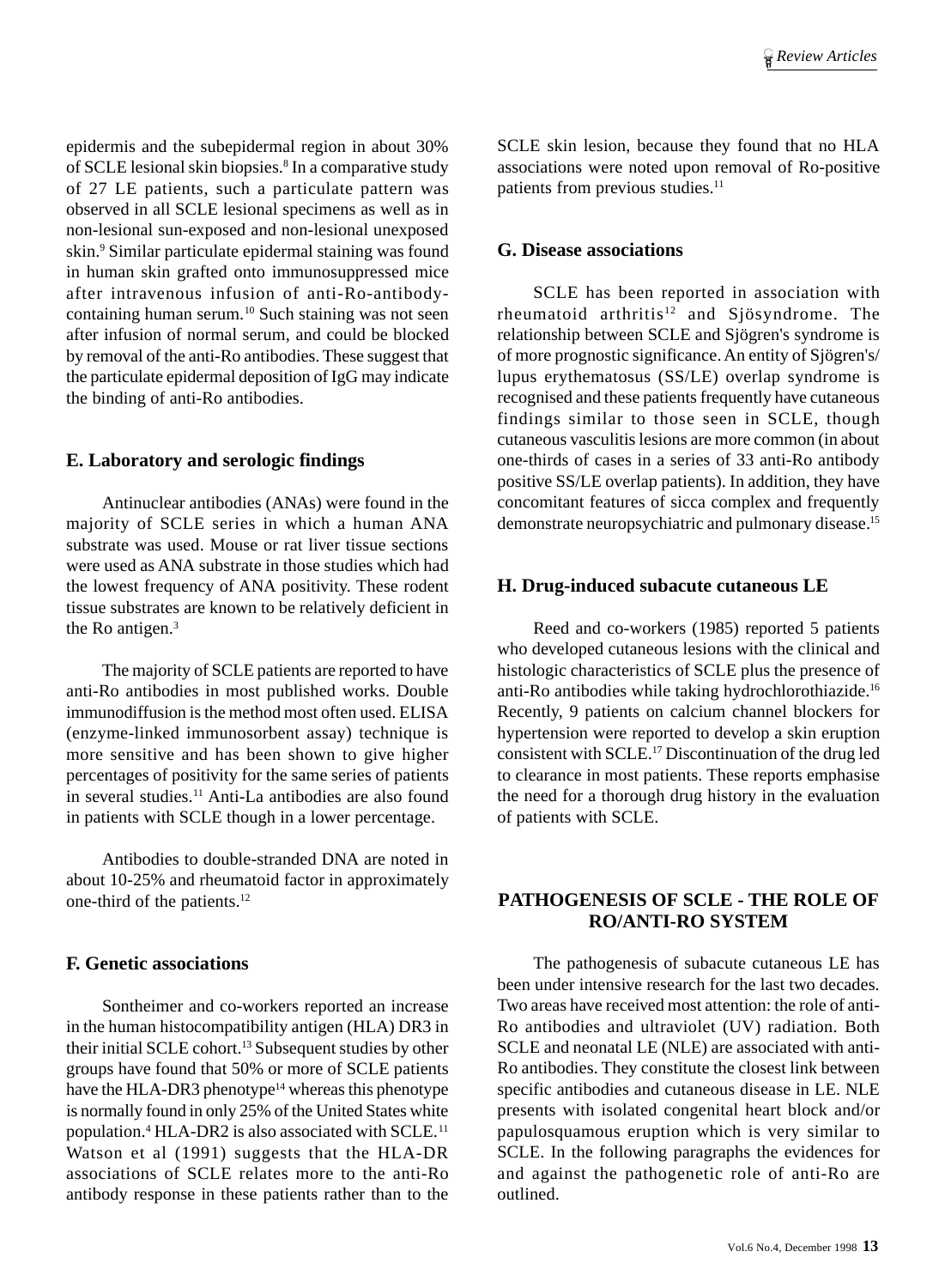Evidences supporting the pathogenetic role of anti-Ro in SCLE or NLE:

- 1. Anti-Ro antibodies are found in most patients with SCLE and nearly all patients with NLE (for the latter, also in their mothers).
- 2. NLE skin lesions generally resolves within the first six months of life, corresponding to the disappearance of maternally derived antibodies like anti-Ro.
- 3. Ro antigen is normally expressed in the human epidermis and cardiac tissue, which are the major target organs.<sup>18</sup>
- 4. IgG antibodies are deposited in the skin in SCLE and in the skin and heart in NLE  $10, 19$ . There is evidence that these deposits are anti-Ro.<sup>10</sup>
- 5. Ultraviolet (UV) light exposure can modulate Ro antigen expression in vivo and in vitro in a manner that enhances binding of anti-Ro to keratinocytes.10, 20 Recently, Casciola-Rosen et al (1994) showed that the keratinocytes which demonstrated cell surface binding of anti-Ro following UV irradiation had the morphologic characteristics of cell undergoing apoptosis. They were able to identify the clustering of Ro antigen in blebs at the surface of apoptotic cells.<sup>21</sup>
- 6. Antibodies to Ro can induce cellular cytotoxicity of targets with cell surface expression of the antigen.<sup>22</sup>

On the other hand, there are observations against the pathogenetic role of anti-Ro:

- 1. Most patients with systemic LE and Sjögren's syndrome (SS) having high levels of anti-Ro antibody do not develop photosensitive cutaneous LE skin lesions, although a small group of patients with SS/SCLE overlap have been described.<sup>15</sup>
- 2. Not all patients with SCLE have anti-Ro antibodies. A few NLE patients also do not have anti-Ro.
- 3. Only 1% of all babies born to anti-Ro positive mothers have clinical evidence of NLE. The risk is higher (about 6 - 13%) if the mothers have anti-Ro and systemic LE.23
- 4. There was no significant relationship between the circulating anti-Ro antibody levels and skin disease activity in a study of 80 serum specimens from 12 patients with SCLE.<sup>24</sup>
- 5. Pathology simulating LE-specific skin disease has not developed in animal models where passive transfer of human anti-Ro antibodies resulted in IgG binding to the epidermal cells in human skin explants.10

6. Anti-Ro antibodies are found in unaffected skin of SCLE patients.<sup>9</sup>

From the discussion above, one can appreciate the following points:

- 1. the strongest evidence for the pathogenetic role of anti-Ro comes from NLE and has been extended to SCLE as well;
- 2. it has not been conclusively shown that anti-Ro when deposited in the skin causes disease, although there is circumstantial evidence that it can;
- 3. since antibody deposition alone does not result in skin lesions, something further must occur for triggering tissue injury and clinical disease.

To prove that anti-Ro does cause disease, a better animal model is needed. An immunocompetent experimental model which incorporates autologous antibody triggers and immune effector mechanisms, such as might be constructed in a human Ro transgenic mouse model, may provide better answers.

## **PRINCIPLES OF MANAGEMENT OF SCLE**

#### **A. Patient evaluation**

The objectives of the evaluation of a patient with suspected SCLE are (i ) to confirm the diagnosis, (ii) to determine the pattern and extent of systemic involvement and (iii) to develop a long term management plan.

The diagnosis of SCLE rests on the presence of a photo-distributed erythematous, non-scarring papulosquamous and/or annular eruption with a LEspecific histopathology. The clues to diagnosis often come from the photo-distribution plus the histopathology and immunofluorescence findings. The presence of anti-Ro antibodies can support (but is not essential for) the diagnosis.

A thorough drug history should be taken. A family history should also be taken and, if positive, would raise the possibility of a genetic complement component deficiency.

A review of the major organ systems should be made to look for any systemic involvement. The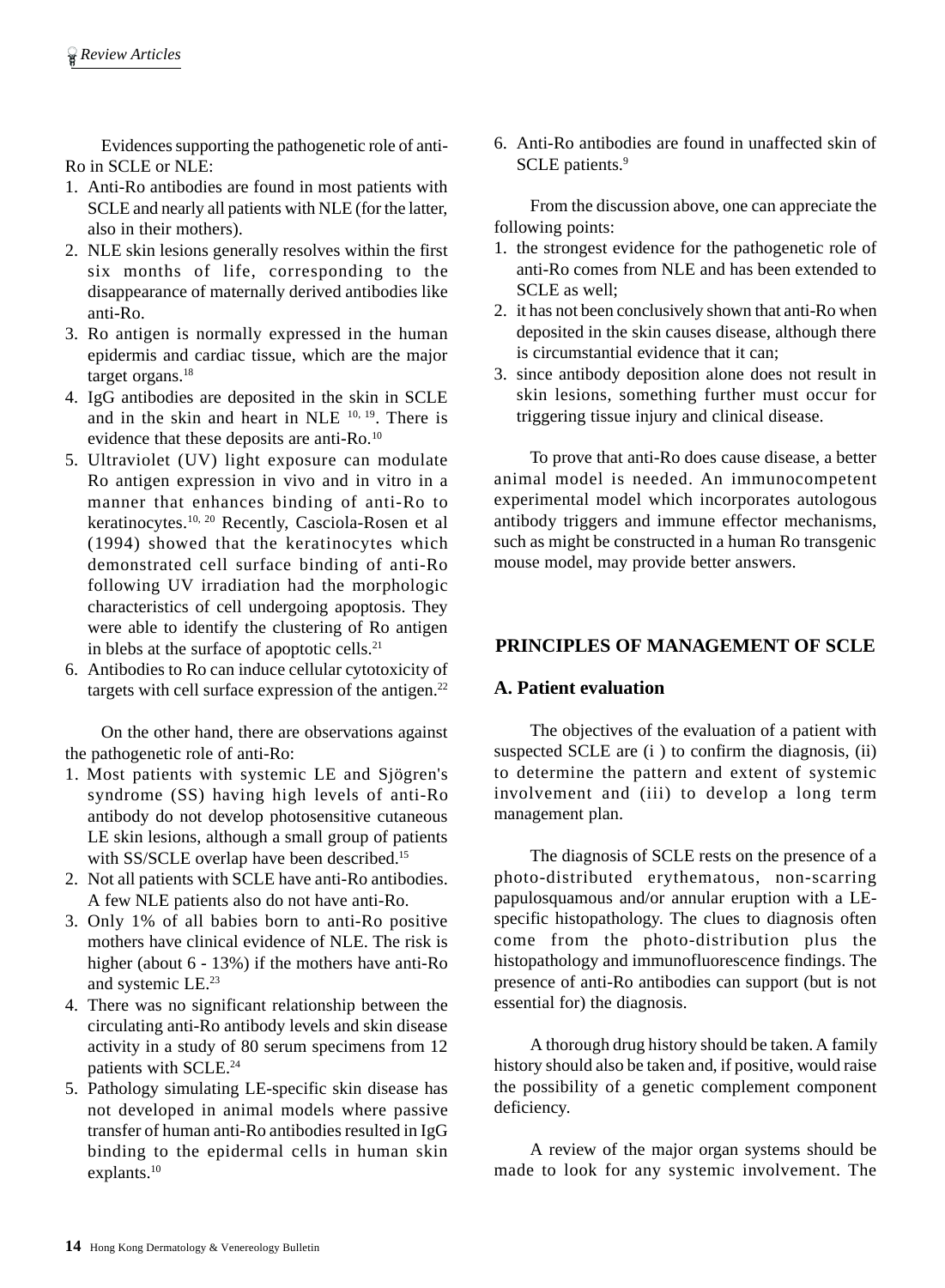symptoms of Sjögren's syndrome should be specifically asked for as their presence in an anti-Ro antibodypositive patient with SCLE is associated with neuropsychiatric and pulmonary disease.<sup>15</sup>

Initial laboratory evaluation should include, at the minimum, a complete blood count, erythrocyte sedimentation rate, urinalysis and blood chemistry profile. Serological tests like antinuclear antibodies, anti-double-stranded DNA (anti-dsDNA) antibody and C3, C4 level are often performed. It is suggested that follow-up laboratory assessment should be considered at 6- to 12-month interval, unless patient develops symptoms that necessitate an earlier assessment.

With all the above information in mind, one can formulate a management plan which involves patient education, local therapy and systemic therapy. One should also consider the need to enlist the help of other specialists depending on the overall pattern of disease uncovered.

#### **B. Patient education**

Education on the current understanding of LE in general and SCLE in particular is helpful in patient management. The reassurance that most SCLE patients generally do run a benign course is an important concept to communicate. They should be warned specifically the importance of photo-protection. In addition, medications that can induce and aggravate SCLE should be avoided.

#### **C. Local therapy**

Treatment of SCLE lesions with moderate to potent topical corticosteroids is often helpful in localised disease. Care must be taken when lesions are widespread of when the diseae involves the face. In these cases topical steroids are best used adjunctively to other therapies.25 Intralesional corticosteroids are also useful in localised disease.

#### **D. Systemic therapy**

#### **Antimalarial therapy**

Antimalarial therapy is the treatment of choice when local therapy fails or is unlikely to be successful.

It is successful in about 80% of patients with SCLE.3 The most commonly used agents are hydroxychloroquine, chloroquine and mepacrine, all being useful in the management of cutaneous lesions, arthritis and mild serositis in lupus erythematosus. In general, hydroxychloroquine is the best tolerated and therefore often used first.26 Therapeutic effect is not observed till at least 6 weeks have elapsed. If there is no significant improvement, mepacrine can be added. Combination antimalarial therapy has been reported to be effective in two small series of treatment-resistant cutaneous LE.<sup>27, 28</sup> Owing to the delayed effect of antimalarial, it is sometimes necessary to give a short burst of oral corticosteroids to gain faster control of widespread SCLE lesions.

#### **Antimalarial-refractory SCLE**

Patients who have been managed with photoprotection, topical steroids, and an adequate trial of anti-malarial therapy but continue to develop new lesions or fail to respond adequately can be considered to be antimalarial refractory.29

Before moving to more toxic and less well studied therapies, the following points should be considered in these patients:

- i) check compliance with the previous therapy
- ii) assess possibility of lichenoid drug reaction due to antimalarial therapy
- iii) assess possibility of drug-induced SCLE
- iv) re-assess the diagnosis of SCLE.

If the disease is indeed antimalarial refractory, various classes of other therapeutic agents can be tried. However, the evidence in literature for their use is mainly derived from case reports, case series, or open trials of small number of patients.

Various retinoids have been tried in the treatment of SCLE. Cases refractory to antimalarial and/or oral corticosteroids may respond. However, skin lesions often relapse with discontinuation of drug use and long term treatment may be necessary to maintain control.<sup>26</sup> A randomised double-blind study comparing acitretin and hydroxychloroquine had shown that both drugs were effective in about 50% of patients (discoid LE and SCLE) but side effects were more common in patients on acitretin, necessitating discontinuation in 14% of patients (4 out of 28).30 Dapsone has also been tried in a small number of SCLE patients.<sup>26</sup>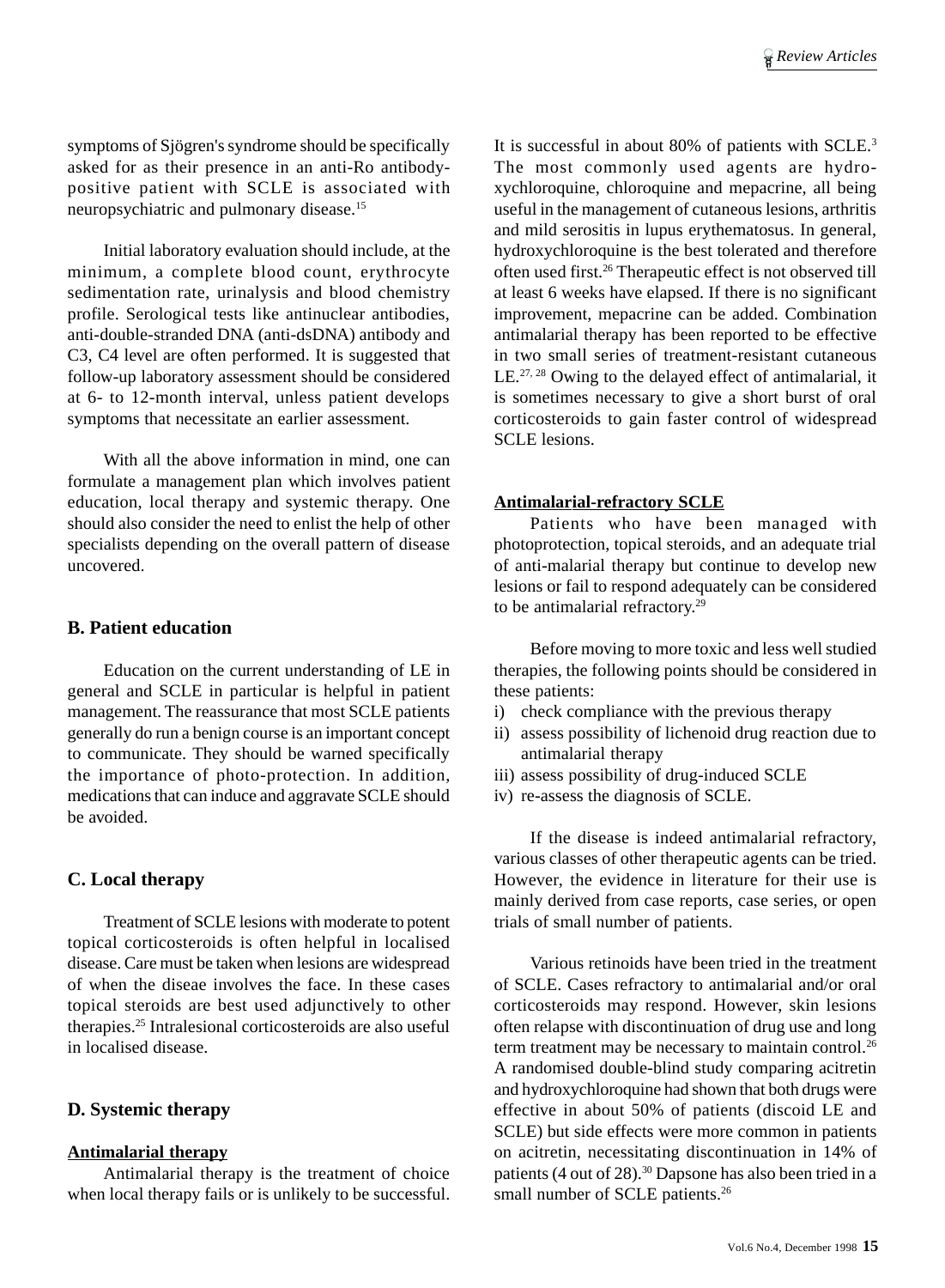Systemic corticosteroids and immunosuppressive therapy are used to treat patients with SCLE recalcitrant to other forms of therapy or with systemic involvement. Occasionally they may be used as an initial mode of therapy to gain control of disease activity in patients with very severe skin manifestations. However the application of such agents to the treatment of cutaneous LE generally carries an unfavourable risk-benefit ratio.<sup>26</sup> Azathioprine<sup>31</sup> and cyclophosphamide<sup>32</sup> were reported to be useful in small case series.

Thalidomide has been used in the treatment of severe and refractory discoid LE and SCLE as a last resort. Improvement is prompt though relapses are common after discontinuation. Maintenance therapy is often needed.<sup>26</sup> In Hong Kong, the drug is only released on a compassionate basis to those SCLE patients who have found the condition severely debilitating or associated with severe psychological stress and are found resistant to all other treatment modalities. A consent form has to be signed by the patient for restricting the use of the medication to the subject only and for agreeing to conform to strict contraception during treatment. It is administered under close supervision in Sai Ying Pun Social Hygiene Service.

Immunomodulatory therapies like interferonalpha33 and immunotherapy using anti-CD4 monoclonal antibody infusion<sup>34</sup> have been experimented.

To sum up, a treatment algorithm of SCLE is suggested in figure 1. However it cannot be overemphasised that the choice of therapy for antimalarialrefractory disease is largely personal, and should depend on the evaluation of risk to benefit ratio for each individual patient.<sup>29</sup>

#### **CONCLUSION**

The discovery of SCLE has generated a lot of research, especially on the pathogenetic role of ultraviolet radiation and Ro antigen/antibody system. However, two major problems remain unresolved. First is the identification of parameters to predict the risk of systemic involvement in patients presenting with predominant cutaneous manifestations. Second is the establishment of more logical preferably evidence-based guidelines for the management of antimalarialrefractory disease. It is hoped that with the continuing advances in the understanding of immunopathogenesis of SCLE, novel forms of immunotherapy may be



\*restricted agent

**Figure 1: A suggested treatment algorithm of SCLE**